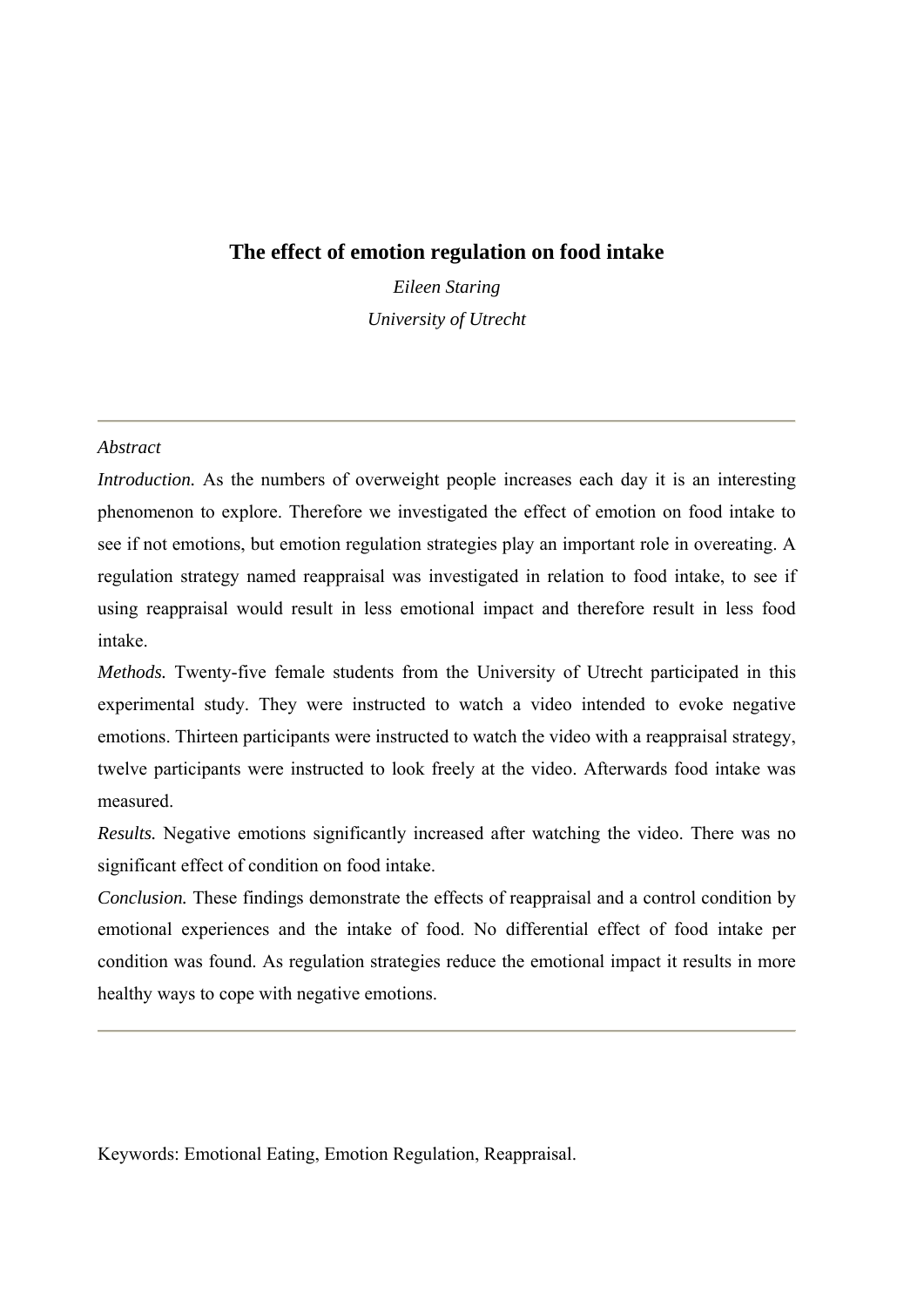#### *Introduction*

Worldwide approximately 22 million children under 5 years of age are overweight. Therefore the risk of high blood pressure, diabetes and cardiovascular diseases also increased the last years (Deckelbaum and Williams, 2001). In the United States, the number of overweight adolescents has doubled in the last two to three decades (Centers for Disease Control and Prevention, 2006). These findings were also estimated in the Netherlands, where overweight is found among youth in large cities (Fredriks, Buuren, Hira Sing, Wit and Verloove-van Horick, 2005). As overweight in childhood often results in overweight in adulthood, this may lead to a rapidly increasing effect on health and is therefore important to explore. This article poses some underlying factors for the increasing numbers of overweight.

#### *Emotional Eating*

There are many causes of overweight in adult en youth these days, but a well known aspect involves emotional eating. Emotional eating refers to a tendency to eat more in emotional states. What it actually means is that not your body, but your emotions control how much you eat (Conner, Fitter and Fletcher, 1999). Therefore emotional eating may lead to overeating because it often takes place in the absence of hunger. A study by Nguyen-Michel, Unger and Spruit-Metz (2007) revealed that emotional eating is associated with increased intake of (sweet) high energy foods, like cake and ice cream. Also increased intake of salty energy food like chips and soda was associated with emotional eating. As emotional eating is further investigated, it came clear that negative emotional experiences involve overeating (Macht, 1999). A distinction was made between positive and negative emotions to see any difference in emotional eating. The results reveal that positive emotions like joy, increases food pleasantness and intake of healthy foods. But negative emotions, such as anger and fear increase impulsive eating and consumption of junk food (Macht, 1999).

Some people are particularly vulnerable to eat in reaction to negative emotional events like stress. Stress induced eating results in high energy food intake and chances unhealthy dietary practices, like intake of fat food and decreases intake of fruits and vegetables. Also women were found more vulnerable to stress-induces eating than men are (Cartwright et al, 2003; Greeno and Wing, 1994; Oliver and Wardle, 1999). Another study concluded that some people eat more when anxious or emotionally aroused compared to nonemotional eaters who do not show such reactivity to emotions in their eating habits (Conner et al., 1999).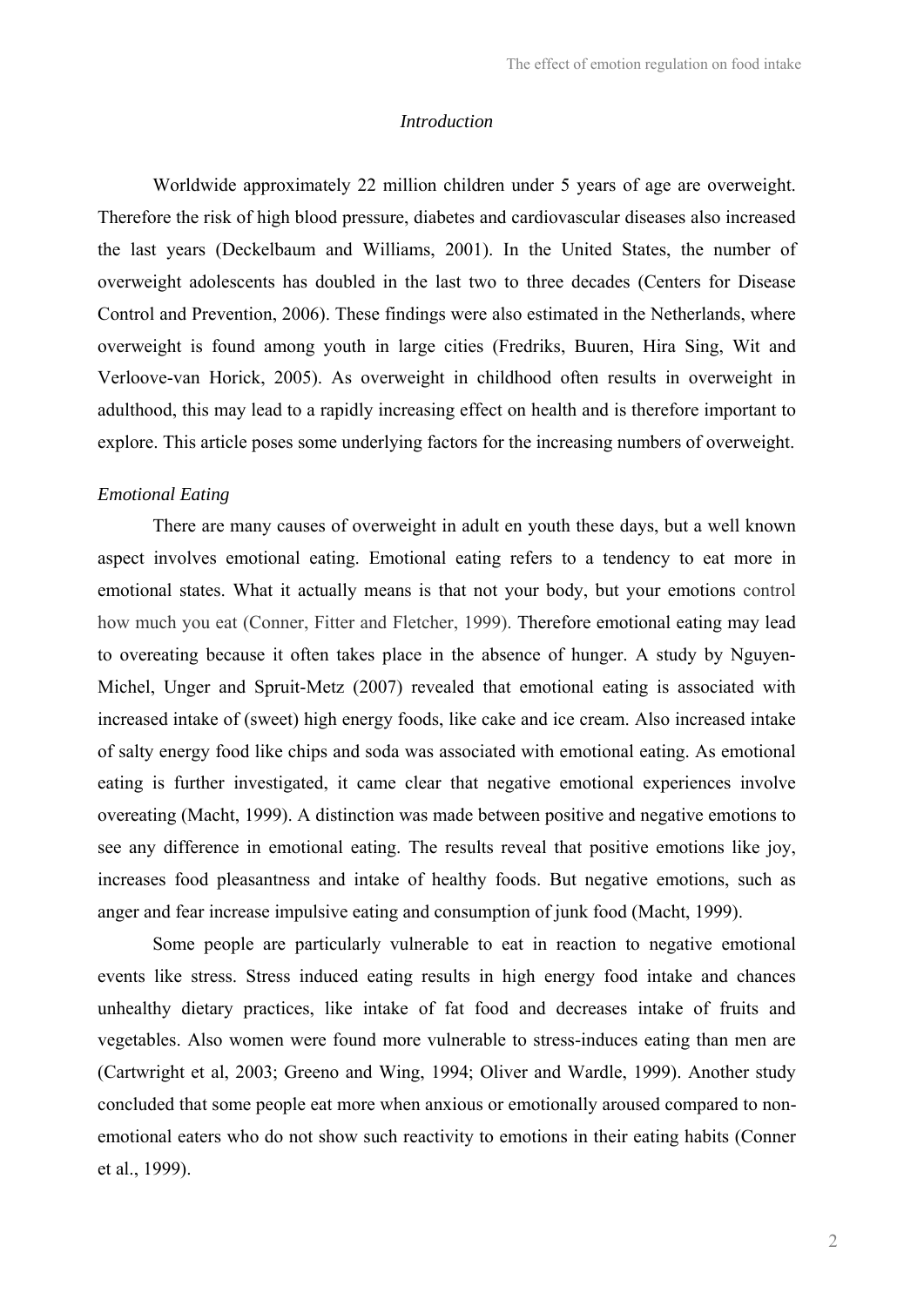Several other studies found a difference in dietary practises people use. They reveal that restrained eaters show increased eating during the experience of negative emotions (Greeno and Wing, 1994; Oliver and Wardle, 1999). Lebel, Lu and Dubé (2008) compared comfort food preferences and eating behaviour in emotional en restrained eaters, especially women. Women who scored high on emotional and restrained eating preferred high calorie comfort foods, even when they were feeling full. The results revealed that comfort foods are eaten to fill a void when experiencing negative emotions. But the results also revealed that women who scored low on emotional and restrained eating favoured high but also low calorie foods when they experienced positive emotions, so the results were mixed. The effect between restrained and non-restrained eaters towards negative emotions is also investigated by Heatherton et al., (1991). They used ego-threatening manipulations and found increased effects of eating in restrained subjects. No significant effect was found for the non-restrained eaters. So they assumed that the type of distress causes individual differences across restrained en non-restrained eaters. Other results were shown by Wardle et al., (1992) that restrained eaters had a higher body weight, more negative attitudes towards food, but a lower likelihood of overeating and a lower overall energy intake.

 After all, the results of food intake between emotional, restrained and non-restrained eating were mixed, therefore not always do emotions lead to (more) food intake. Because many results were mixed we were forced to take a step further to see witch mechanisms play a role in the intake of food. It is therefore interesting to see if not the emotion itself, but a coping strategy like emotion regulation, plays a role in overeating.

#### *Emotion regulation*

Emotion regulation refers to a strategy that people use to influence the experience of their emotions (Goldin, McRea, Ramel and Gross, 2007). Emotion regulation can be conscious or unconscious, and may differ in duration and magnitude. It is also an ongoing process and some people may use it more than others (Gross and John, 2003; Mauss, Cook, Cheng and Gross, 2007).

There are two kinds of regulation strategies; antecedent-focused and response-focused strategies. The major difference between these two strategies is that antecedent-focused strategies refers to things we do before the emotion response tendencies have been fully activated. In this case the behaviour and peripheral physiological responding have changed before the emotion has been fully activated (John and Gross, 2004).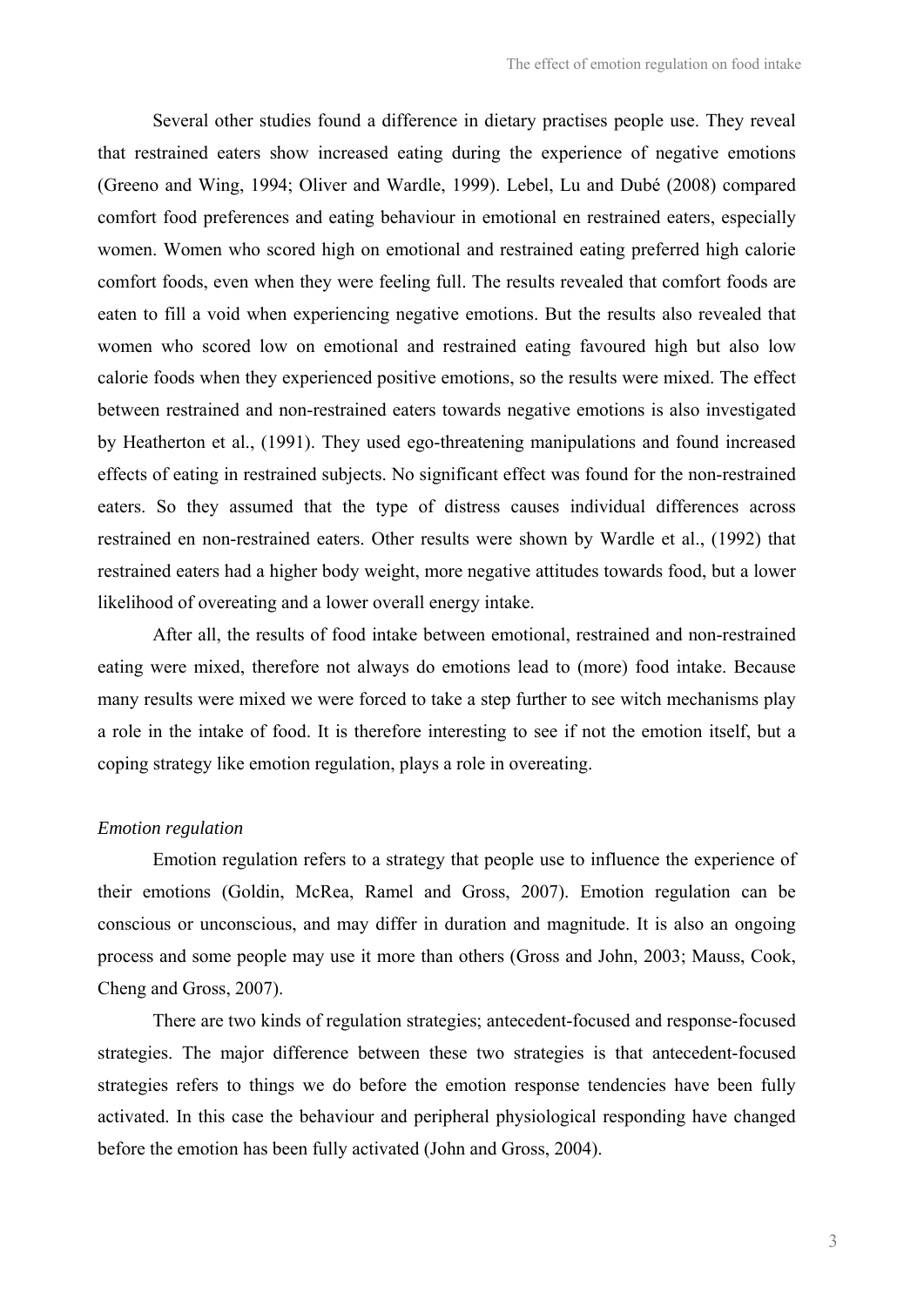One form of an antecedent-focused strategy is reappraisal as it involves changing the way you think about an emotional situation to change the emotional impact. Response-focused strategies refer to things we do after the response tendencies have been generated.

Suppression, a response-focused strategy involves reducing emotional behaviour once the individual is already in an emotional state to suppress the emotion (Gross, 1998).

To explore the effects of antecedent-focused strategies we used cognitive reappraisal to investigate. The reason why this strategy is investigated is because several studies have shown that reappraisal minimizes a negative affect on emotional experiences. Many studies explored this type of strategy but none of the studies investigated the effects on food intake (Gross, 1998; Gross and John, 2003; John and Gross, 2004).

Reappraisal serves as an "cooling strategy" that involves a cognitive change about an emotional situation, for the main reason that the emotional impact would be reduced. It also involves thinking, planning and controlling oneself with delaying gratification (John and Gross, 2004). People who use this strategy daily experience lesser negative affect and fewer depressive symptoms (Gross and John, 2003). Furthermore, using reappraisal results in less psychological activation and more positive emotion experience and may be healthier in short and in long term (McRae et al., 2008; Goldin, McRea, Ramel and Gross, 2007; Mauss, Cook, Cheng and Gross, 2007). But it could be harmful to use it continuously, because it leads to a longer toleration of dangerous and unhealthy situations than one should (John and Gross, 2004).

To see if not emotions, but emotion regulation strategies play an important role in overeating, we investigated the effects of an antecedent-focused strategy in relation to food intake. Because reappraisal serves as a cooling strategy, participants would not be overwhelmed by negative emotions and would therefore eat less than participants in the control condition. But does reappraisal actually result in decreased food intake? Our hypotheses are that participants in the reappraisal condition eat less food than participants in the control condition. Furthermore we hypothesized that participants in the reappraisal condition eat less comfort food than participants in the control condition.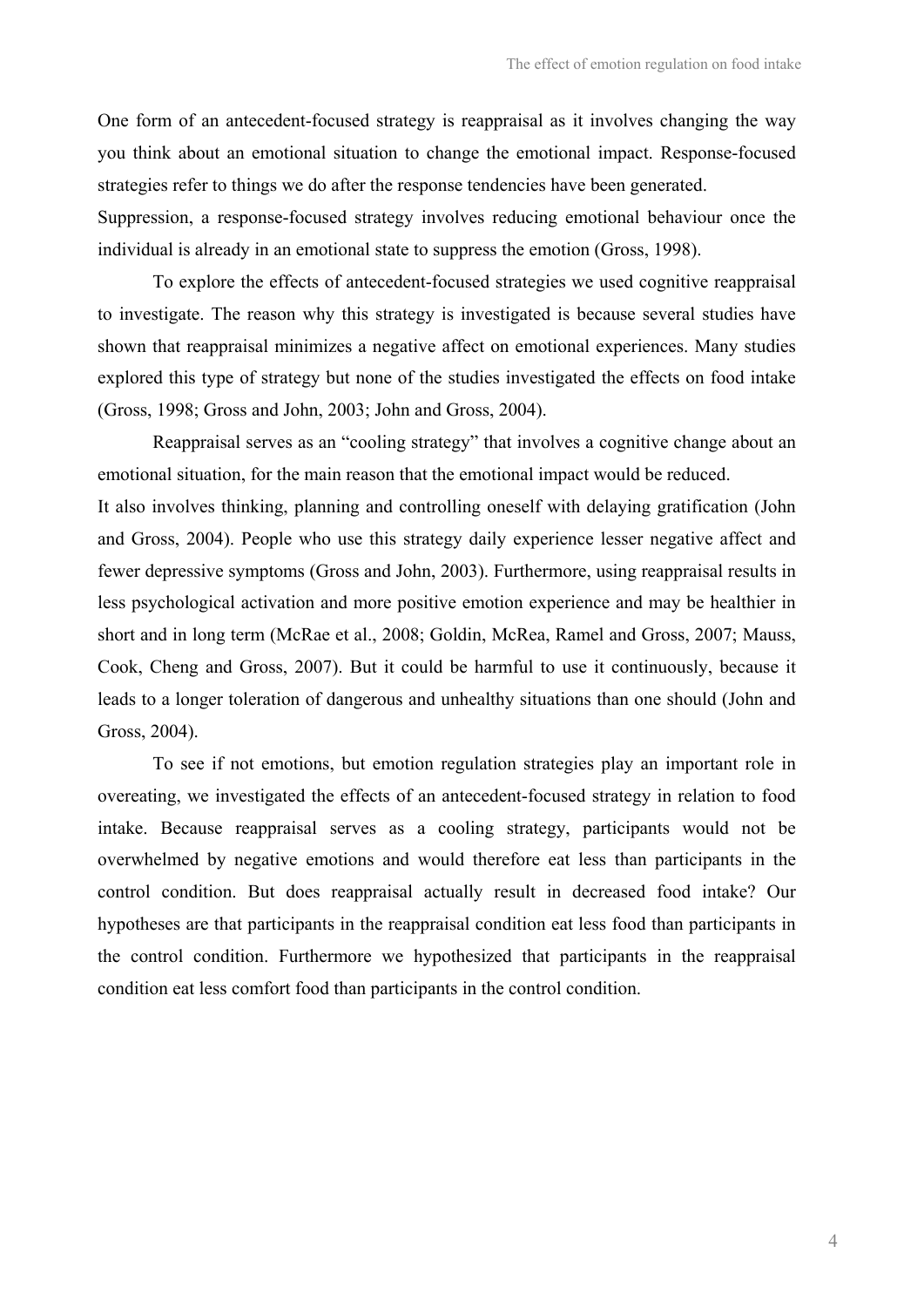#### *Methods*

### *Participants*

Twenty five female students of the University of Utrecht with a mean age of 22 years  $(SD = 5.21)$  participated in this study with a mean BMI of 21.11 (SD=2.75). They were all volunteers recruited by flyers and an announcement on the internet. Participants were not allowed to eat two hours before testing and had to be younger than thirty years old. Participants with a BMI above 30 were not included in the analyses. After completing the test, participants received money (five euro) or course credit for participation.

## *Procedure*

A cover story was used to inform participants about the aim of the study, so the results would not be influenced (see appendix A). They were told that the study consisted of two unrelated parts. One about affect while watching a video and the second about taste differences between students. Participants were asked to fill out the emotion questionnaire first to test their emotional states before the actual test would begin. The emotion questionnaire consists of 21 different emotions on a 7-point Likert scale ranging from 0 (*not at all*) to 6 (*very much*).

Thereafter, participants were asked to take a seat behind a computer to watch a video. They were selected for a reappraisal condition  $(N=13)$  or a control condition  $(N=12)$ . Participants in the reappraisal conditions were given instructions to encourage thinking objectively to decrease emotional reactivity. They were instructed to focus on the technical aspects and camera views while watching the video. Participants in the control condition were instructed to look freely at the video. For an overview of these instructions see appendix B. All participants were told that a video camera was shielded and positioned to record continuous facial expressions, even though this was not the case. Afterwards, the same emotion questionnaire was taken to see the differences in emotional states before and after the video. After filling out the questionnaire, participants were told that the "second part" of the study would begin.

Four bowls with different kinds of food were presented. Participants were instructed to eat as much as they wanted, as long as they tasted every kind of food. They were given ten minutes to taste the food (Lowe & Maycock, 1988).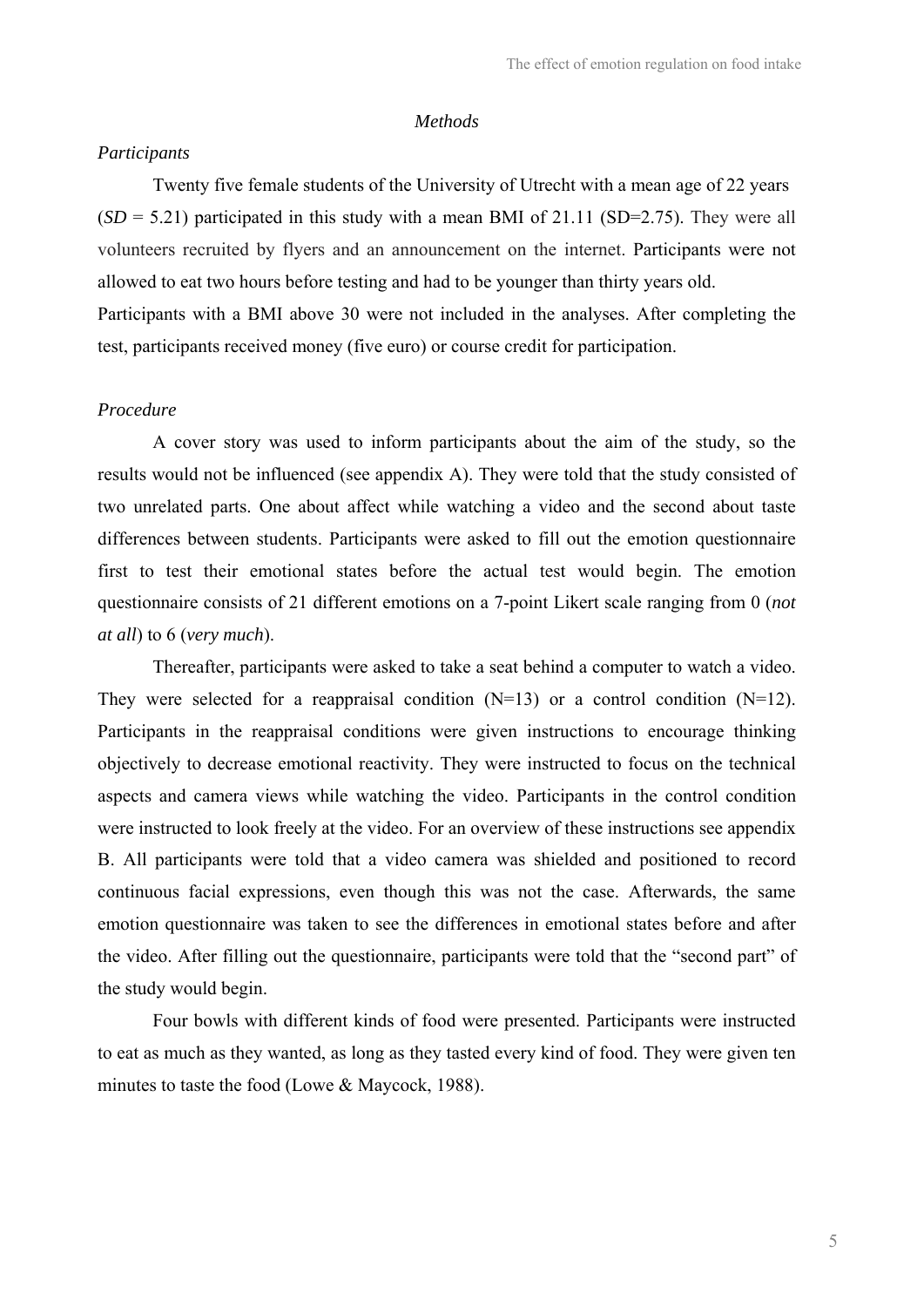What the participants did not know was that each bowl was weighted before and after they were given, to see how much they had eaten. Afterwards, participants had to fill out a questionnaire that consisted of twenty five questions about the structure, perception and preference of the food.

Participants had to fill out the Dutch Eating Behaviour Questionnaire (DEBQ: Van Strien, Frijters, & Bergers, 1986). This questionnaire measures individual differences in emotional, external and restrained eating. Thereafter, the investigator weighted the participant and a few questions were taken to see if the participant would know the real aim of the study. The survey took approximately 45 minutes to complete.

#### *Materials*

*Manipulation check.* All participants viewed the same film under different instructions. To see if all participants used the right instructions (reappraisal or control condition), two main questions were used. The questions were: "Did you take a distant view while watching the video?" and "Did you pay attention to technical aspects of the film?".

*Emotion experience*. There were several emotions investigated in this study. The distinction was made between positive and negative emotions by use of a factor analysis.

The negative emotions were: frustration, sadness, anxiety, anger and disgust. The reliability before watching the video was .65 and after watching the video .86. The positive emotions were: happiness, pleasure, satisfaction, joy and vivacity. Reliability before watching the video was .92 and afterwards .90.

*Video fragment.* The video was a four minute during piece of the film: *American History X*.

This video was chosen because the negative emotion experiences were quite intense as shown in other research (Schaefer et al., 2006 & Smeets et al., 2004).

*Food intake*. Four bowls were given with different types of food; apples, crackers, M&M's and chips. Each bowl was weighted before and after the tasting part, to see how much they had eaten.

*Body size*. Height and weight were measured and Body Mass Index (BMI) has been calculated.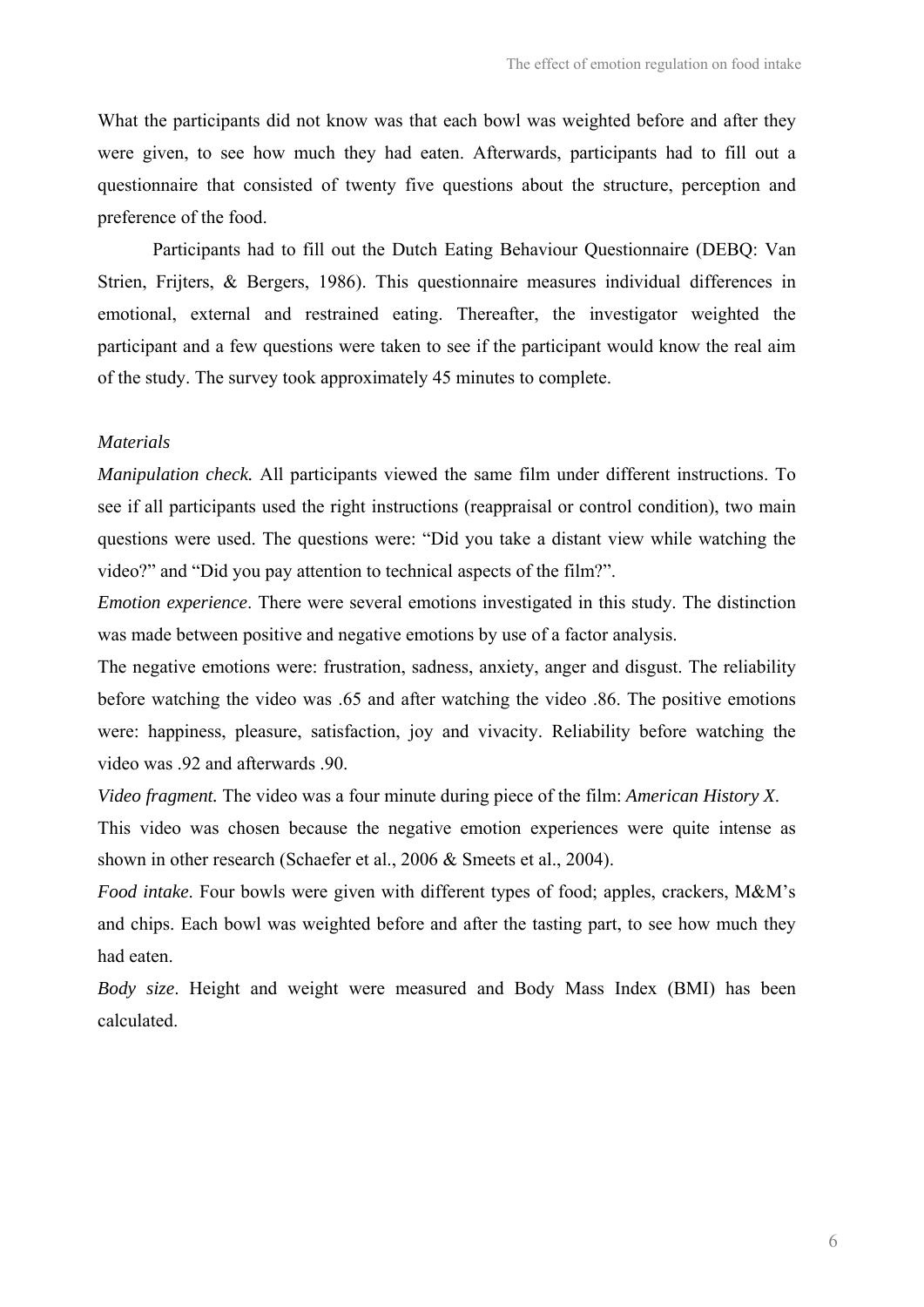#### *Results*

### *Manipulation check*

To test if participants used the right instructions a MANOVA was performed, with condition as independent variable and two manipulation questions as dependent variables. The results for condition were significant,  $F(2,22) = 12.86$ ,  $p < .001$  confirming a difference in condition while watching the video. Participants in the reappraisal condition  $(M = 3.92, SD)$  $= 1.19$ ) used the technical aspects of the film more than participants in the control condition  $(M = 1.58, SD = 1.56), F(1,23) = 17.92, p < .000$ . Taking a distant view while watching the video was not significant  $F(1,23) = .095$ ,  $p = .76$ . The explanations would be that participants in the reappraisal condition did not take a distant view as much as expected or participants in the control condition also watched the video with a distant view.

#### *Experience of emotions*

To see if emotions increased or decreased, a MANOVA was subjected with time as independent variable and emotions as dependant variable. The negative emotion scale significantly increased after watching the video,  $F(1,23) = 55.68 \, p \le 0.001$ ,  $\eta^2 = 0.71$ . However an interaction effect of time and the negative emotion scale was not found  $F(1,23) = .10$ ,  $p =$ .75,  $\eta^2$  = .00. Therefore, all negative emotions significantly increased after watching the video for both conditions. The positive emotion scale was significant  $F(1.23) = 45.95$  *p* < .001,  $\eta^2$  = .67, confirming that positive emotions before and after the video significantly changed. The interaction effect for time and condition was not significant  $F(1,23) = .18$ ,  $p =$ .67,  $\eta^2$  = .01. This results in decreased effects of positive emotions for both conditions. See Table 1 for all means.

# Table 1

#### *Emotion experience*

|                   | Before watching the video | After watching the video |
|-------------------|---------------------------|--------------------------|
| Negative emotions | .70(.60)                  | 2.34(1.21)               |
| Positive emotions | 4.10(1.00)                | 2.54(1.10)               |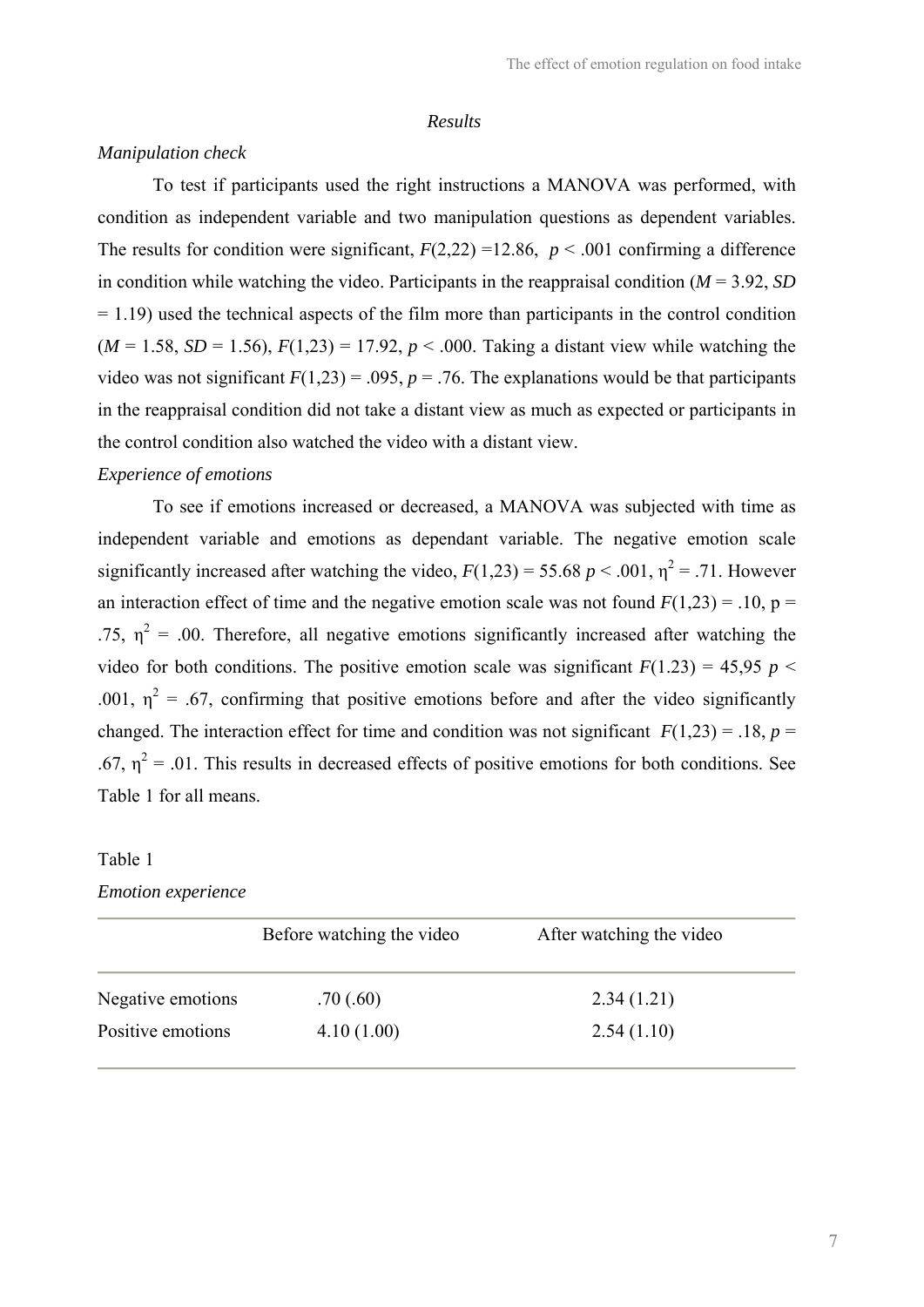#### *Food intake*

To determine if participants ate more comfort food, a MANOVA was performed with condition as independent variable and the four food types as dependant variables. There was no significant multivariate effect of condition  $F(1,23) = .49$ ,  $p = .75$ ,  $\eta^2 = .09$ . It means that there was no differential effect of food intake per condition. For an overview of the differences see Table 2.

## Table 2

*Food intake in grams* 

|          | Condition    |              |
|----------|--------------|--------------|
|          | Reappraisal  | Control      |
| Apples   | 25.31 (5.44) | 31.75 (5.67) |
| Chips    | 7.62(1.97)   | 10.67(2.05)  |
| M&M      | 11.62(2.74)  | 10.42(2.85)  |
| Crackers | 8.15(1.67)   | 6.42(1.74)   |

### *Control variables*

The DEBQ subscales were used to see if there were significant differences between the participants in emotional, restraint or external eating. Therefore, these subscales were used as covariates in a MANOVA. None of the subscales were significant, for emotional  $(p = .31)$ , restraint  $(p = .32)$  and external  $(p = .97)$  eating. BMI was also included as covariate to see if it affected food intake, but was not significant ( $p = .48$ ).

#### *Discussion*

The aim of this study was to see if not emotions but emotion regulation strategies play an important role in overeating. An emotion regulation strategy was tested to see differential effects between cognitive reappraisal and a control condition. These two different approaches were evaluated in the context of watching a video, that elicited negative emotion experiences. The intake of food was evaluated before and after watching the video.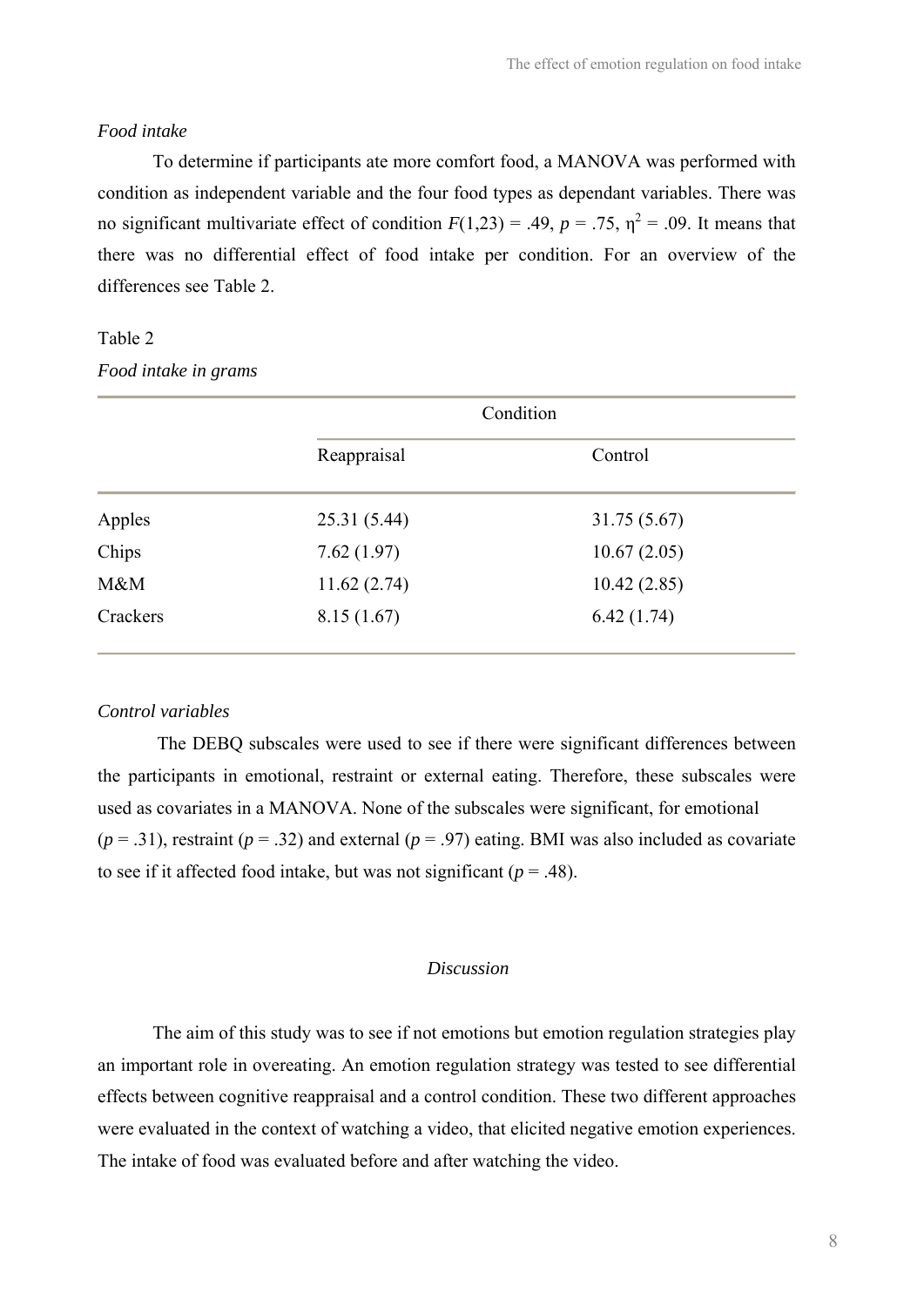We hypothesized that participants in the reappraisal condition would eat less than participants in the control condition. Furthermore we hypothesized that participants in the reappraisal condition eat less comfort food than participants in the control condition, for the main reason that comfort food commonly alleviate one's affect. As the results have shown, negative emotions significantly increased after watching the video, but there was no significant effect of condition on food intake.

Reappraisal serves as a "cooling strategy", it involves a cognitive change about an emotional situation, to reduce the emotional impact (John and Gross, 2004). Therefore it seems convincing that participants in the reappraisal condition could control there eating habits better than people in the control condition. We expected that reappraisal would serve as a buffer against emotional eating. But the results have shown that there was no condition effect, what means that there was no difference on food intake between the two conditions. As we expected that participants in the reappraisal condition would use their regulation strategy to reduce the emotional impact, this effect was also shown by the control condition. It could be that the video was too intense and caused participants (in the control condition) to use a regulation strategy to cope with the emotional impact. After all, participants in the control condition were told to look freely at the video and were not forbidden to use a regulation strategy. So maybe participants in the control condition also used reappraisal or another regulation strategy to cope with the negative experiences. Another assumption would be that the video was too emotional whereby participants had difficulty using reappraisal. It was quit hard in this video to regulate your emotions, because many negative emotions were experienced.

## *Implications*

As more and more people are getting overweight it is important to investigate the underlying mechanisms of overeating (Centers for Disease Control and Prevention, 2006; Fredriks, Buuren, Hira Sing, Wit and Verloove-van Horick, 2005). Reappraisal, a regulation strategy would learn people to regulate their emotions in more healthy ways, it could serve for less emotional impact and therefore results in less food intake. If it is used more commonly in daily life it reduces negative affect and fewer depressive symptoms (Gross and John, 2003). And as it results in less psychological activation and more positive emotions it is healthier in short and in long term (McRae et al., 2008; Goldin, McRea, Ramel, Gross, 2007; Mauss, Cook, Cheng, Gross, 2007).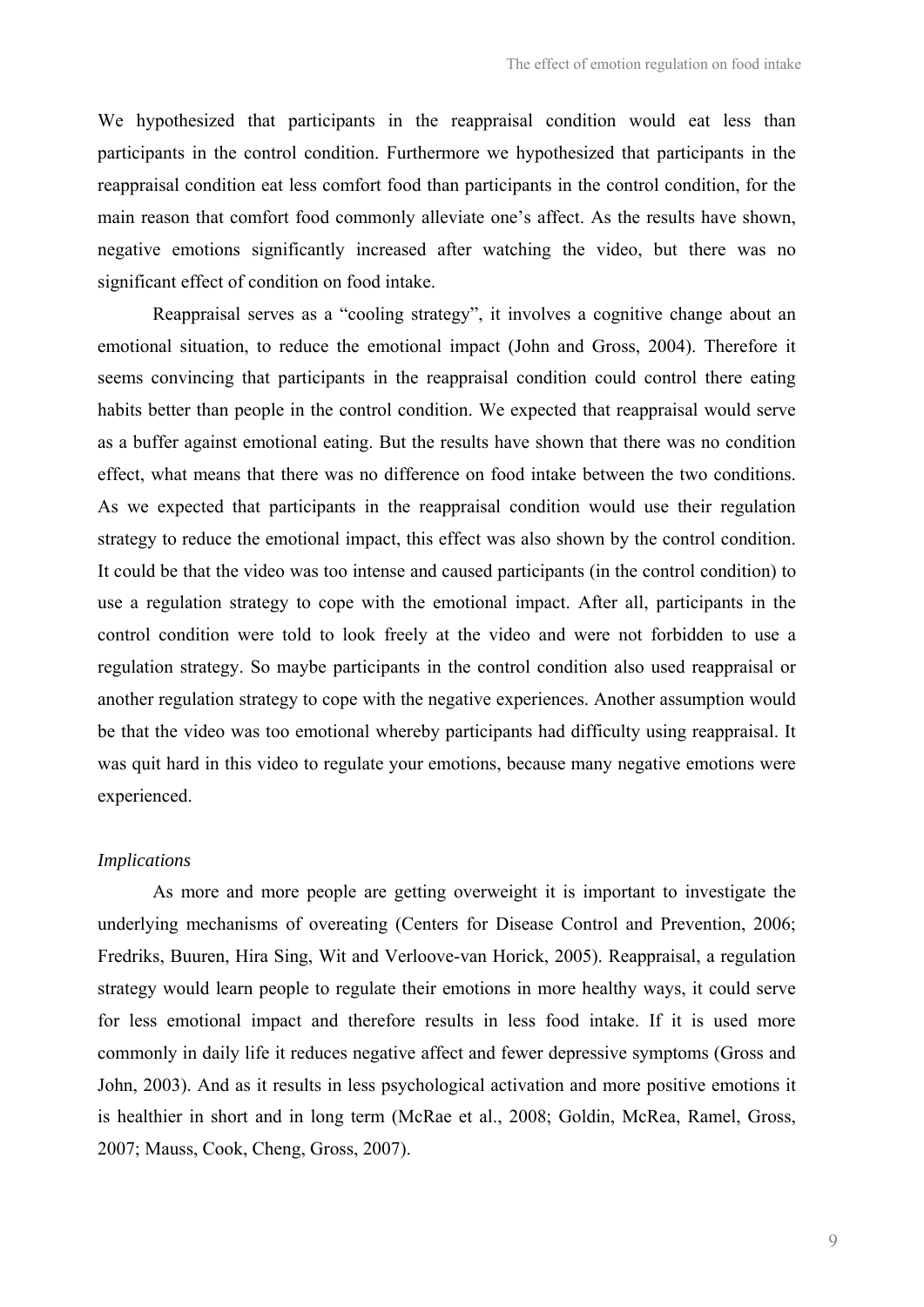As many studies investigated emotional eating, the focus has primarily been on dietary practises people use. Negative emotions would cause people to overeat in restrained eaters (Greeno and Wing, 1994; Heatherton, Herman and Polivy, 1991; Lebel, Lu and Dubé., 2008; Wardle et al., 1992) and emotional eaters (Nguyen-Michel, Unger and Spruit-Metz, 2007; Macht, 1999; Cartwright et al., 2003; Oliver and Wardle, 1999; Conner, Fitter and Fletcher, 1999). But as the results are mixed it is interesting to investigate this phenomenon further and see if individual differences may contribute to emotional eating.

 The results of this study serves as an important implication of emotional eating and the way we regulate our emotions. If people would learn to regulate their emotions in more healthy ways, it results in less food intake because people are not overwhelmed by emotions. Therefore a regulation strategy may serve as a minor step in reducing the overweight population and could result in more healthier ways to cope with emotional events.

### *Limitations and future directions*

 As this study has shown the effects of an emotion regulation strategy named reappraisal, there are also some limitations. First, this study used an emotional eliciting video to examine the effects of emotion regulation, but whether these results could be generalized to other emotional states or stimuli is unknown. Other video samples could be used whereby negative emotion experiences are easier to regulate or by watching the same video with other regulation strategies.

 Second, only healthy, non-restrained eaters participated in this study. To improve the understanding of emotion regulation, future research should investigate this in clinical populations. As the role of emotion regulation is further observed, it can create better treatment methods.

Third, it could be that reappraisal would not serve as a good buffer function to reduce the emotional impact. To test a complete design of the effects of regulation strategies, future research could investigate the effects of antecedent -focused and response-focused strategies. So the best method to reduce the emotional impact and therefore less food intake could be determined. By example, reappraisal, suppression, and a control group could be investigated to see the differential effects. As suppression uses limited resources, it suggests that people consume a global, but limited resource when they override habitual or natural responses. Limited self-control is therefore responsible for increased eating, because suppressing your emotions draws on the same limited resource as controlling the intake of food (Baumeister, Bratslavsky, Muraven and Tice, 1998).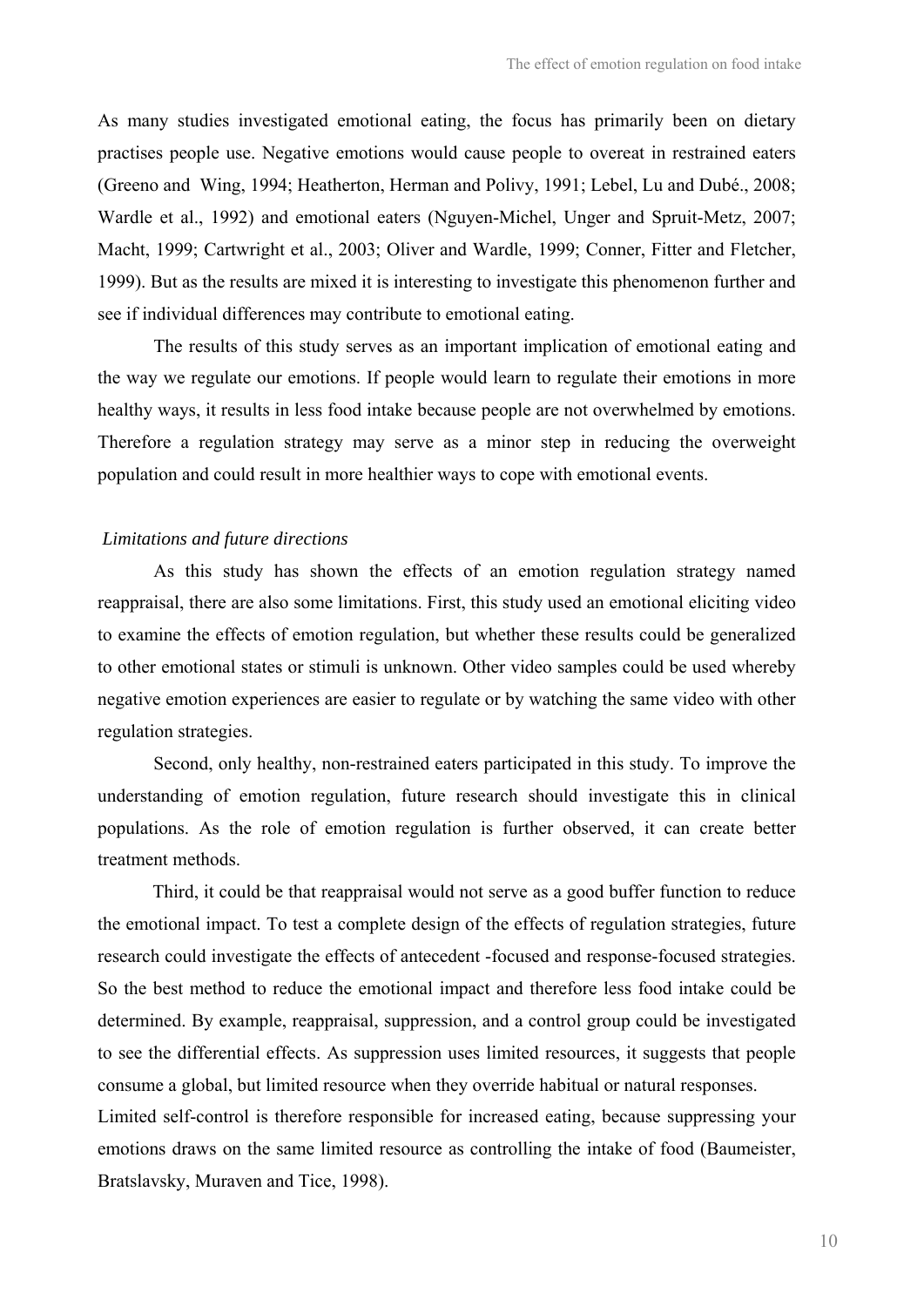It could therefore be an interesting strategy to explore (Gross, 1998 Baumeister, Bratslavsky, Muraven and Tice, 1998; Vohs and Heatherton, 2005). As the study of Vohs and Heatherton (2005) concluded that suppression results in even more eating, it may be caused in a way that the self-regulatory resource was depleted. Therefore emotional suppression results in depleting, causing people to fail to control their eating behaviour.

Further, only females were investigated in this study because the phenomenon of overeating is primarily studied by females (Lebel, Lu and Dubé, 2008; Nguyen-Michel, Unger and Spruit-Metz, 2007; Wardle et al. 1992). Females seem more vulnerable for emotional eating and eat more comfort food when experiencing negative emotions (Cartwright et al, 2003; Greeno and Wing, 1994; Oliver and Wardle, 1999). The differential effects between men and women in emotion regulation should be interesting to investigate in future research.

 As future research is needed to investigate the underlying mechanisms of emotion regulation, this study also provided new insights. As emotion regulation is not been investigated before in relation to the intake of food it could serve as promising new insights to regulate our emotions in more healthy ways.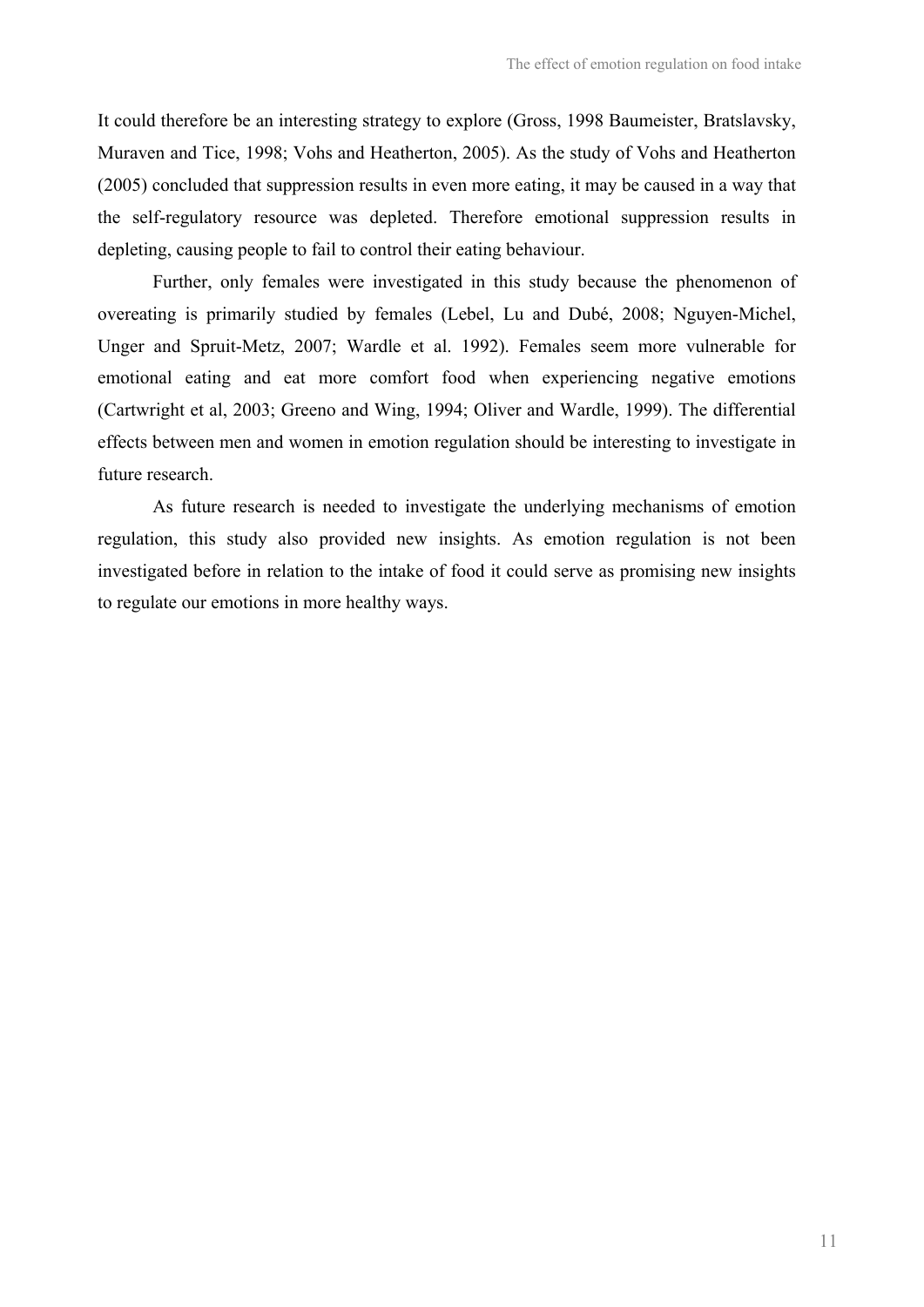#### *References*

- Baumeister, R.F., Bratslavsky, E., Muraven, M., & Tice, D.M. (1998). Self-control depletion: Is the active self a limited resource? *Journal of Personality and Social Psychology, 74*, 1252-1265.
- Cartwright, M., Wardle, J., Steggles, N., Simon, A. E., Croker, H., & Jarvis, M. J. (2003). Stress and dietary practices in adolescents. Health Psychology, 22, 362–369.
- Centers for Disease Control and Prevention. (2006). State-specific prevalence of obesity among adults – United States, 2005. *Morbidity and Mortality Weekly Report, 55*, 985-988.
- Conner, M., Fitter, M., Fletcher, W. (1999). Snacks and Stressing: A diary study of daily hassles and between-meal snacking. *Psychology and health* vol. 14, pp 51-63.
- Deckelbaum, R.J., Williams, C.L. 2001. Childhood obesity: The Health Issue. *Department of Paediatrics and the Institute of Human Nutrition, Columbia University, New York, New York* Vol. 9 Suppl. 4.
- Fredriks, A.M., Buuren, S., Hira Sing, R. H., Wit, J., Verloove-van Horick, S.P. (2005). Alarming prevalences of overweight and obesity for children of Turkish, Moroccan and Dutch origin in The Netherlands according to international standards. *Ada PcBdiatrica,*  2005; 94: 496-498.
- Goldin, P.R., McRea, K., Ramel, W., Gross, J.J. (2007). The Neural Bases of Emotion Regulation: Reappraisal and Suppression of Negative Emotion. *Society of Biological Psychiatry 63*: 577-586.
- Greeno, C. G., & Wing, R. R. (1994). Stress-induced eating. Psychological Bulletin, 115, 444–464.
- Gross, J. J. (1998). Antecedent- and response-focused emotion regulation: Divergent consequences for experience, expression, and physiology. Journal of Personality and Social Psychology, 74, 224–237.
- Gross, J. J., & John, O. P. (2003). Individual differences in two emotion regulation processes: Implications for affect, relationships, and well-being. Journal of Personality and Social Psychology, 85, 348–362.
- Heatherton, T.F., Herman, C.P., & Polivy, J. (1991). Effects of physical threat and ego threat on eating behavior. *Journal of Personality & Social Psychology, 60*, 138-143.
- John, O.P., Gross, J.J. (2004). Healthy and unhealthy emotion regulation: Personality processes, individual differences, and life span development. *Journal of Personality, 72*, 1301- 1333.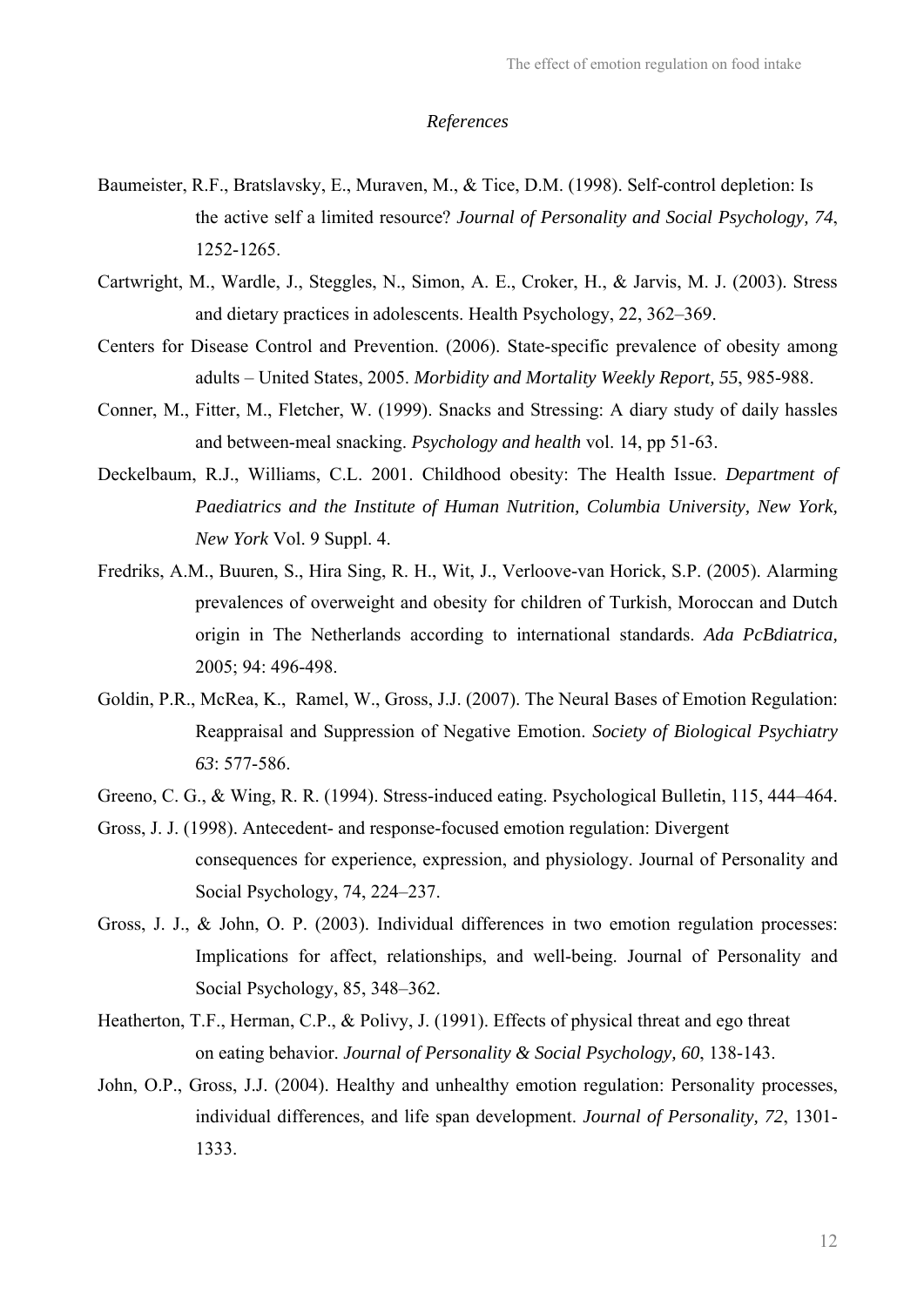- Lebel, J.L., Lu, J., Dubé, L. (2008).Weakened biological signals: Highly-developed eating schemas amongst women are associated with maladaptive patterns of comfort food consumption. *Physiology & Behavior 94:* 384–392.
- Lowe, M.R., Maycock, B. (1988). Restraint, Disinhibition, Hunger and Negative Affect Eating. *Addictive Behaviors,* Vol. 13, pp. *369-377, 1988.*
- Macht, M. (1999) Characteristics of eating in anger, fear, sadness, and joy, *Appetite* **33** (1999), pp. 129–139.
- Mauss, I.B., Cook, C.L., Cheng, J.Y.J., & Gross, J.J. (2007). Individual differences in cognitive reappraisal: Experiential and psychological responses to an anger provocation. *International Journey of Psychophysiology, 66,* 116-124.
- McRae, K., Ochsner, K.N., Mauss, B., John, J., Gabrieli, D., Gross, J.J.(2008). ender Differences in Emotion Regulation: An fMRI Study of Cognitive Reappraisal. *Group Processes & Intergroup Relations* Vol 11(2) 143–162.
- Nguyen-Michel, S.T., Unger, J.B., Spruit-Metz, D. (2007) Dietary correlates of emotional eating in adolescence. *Appetite 49*, 494-499.
- Oliver, G., Wardle, J. (1999) Perceived effects of stress on food choice, *Physiology & Behavior* 66, pp. 511–515.
- Schaefer, A., Nils, F., Sanchez, X., & Philippot, P. (2006). *A multi-criteria validation of 70 emotion-inducing films* (Technical Report). Louvain-La-Neuve, Belgium: Université Catholique de Louvain.
- Smeets, T., Candel, I., & Merckelbach, H. (2004). Accuracy, completeness, and consistency of emotional memories. *The American Journal of Psychology, 117*, 595-610.
- Van Strien, T., Frijters, J.E.R., & Bergers, G.P.A. (1986). The Dutch Eating Behavior Questionnaire (DEBQ) for assessment of restrained, emotional, and external eating behavior. *International Journal of Eating Disorders, 5*, 295-315.
- Vohs, K.D. & Heatherton, T.F. (2005). Self-regulatory failure: A resource-depletion approach. *Psychological Science, 11*, 249-254.
- Wardle, J., Marsland, L., Sheikh, Y., Quinn, M., Fedoroff, I., & Ogden, J. (1992). Eating style and eating behaviour in adolescents. Appetite, 18, 167–183.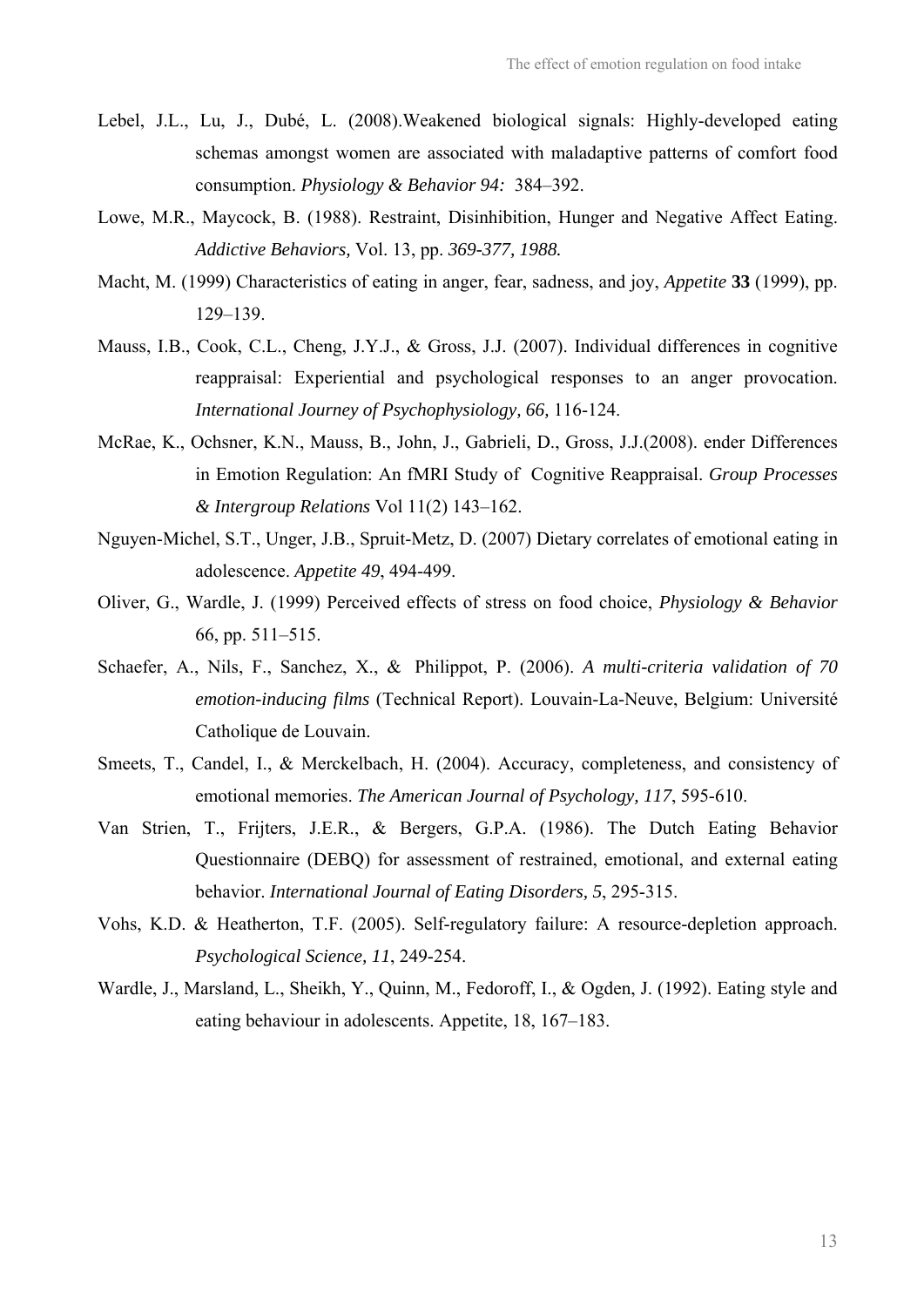# **Appendix A**

## **Coverstory**

Je gaat nu meedoen aan een tweetal onderzoeken. Het eerste deel gaat over emoties bij het bekijken van een filmfragment. De effecten van emoties worden hierbij onderzocht. Daarna zal je hier een aantal vragenlijsten over krijgen.

Het tweede onderzoek betreft een smaaktest van Gezondheidspsychologie. Bij dit onderzoek zul je een aantal voedselsoorten proeven en wederom een aantal vragenlijsten invullen. De afdeling Gezondheidspsychologie doet regelmatig onderzoek met eetmaten. De smaaktest in dit onderzoek is een pilot naar diverse voedingsmiddelen. De uitkomsten hiervan kunnen gebruikt worden in toekomstige onderzoeken. Voor deze smaaktest is het erg belangrijk dat je minimaal 2 uur van te voren niet eet. Het totale onderzoek zal ongeveer 1 uur duren, je krijgt hiervoor 1 proefpersoonuur of vijf euro.